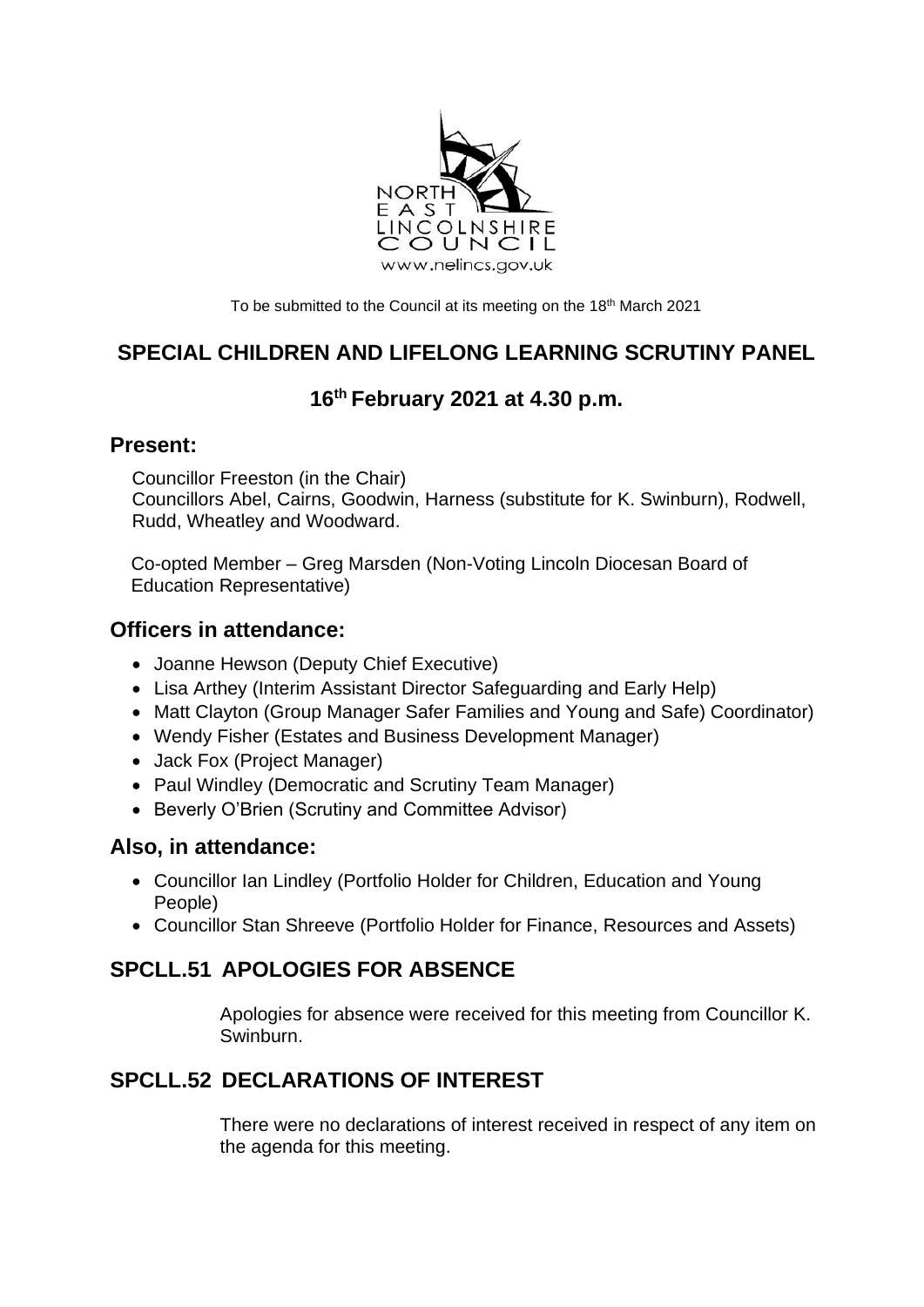#### **SPCLL.53 CALL IN - FAMILY HUB REVIEW**

The panel considered a formal request from members to call-in a decision taken by Cabinet at its meeting on 13<sup>th</sup> January 2021 in relation to a review of family hub provision. The call-in was proposed by Councillor Patrick and seconded by Councillor Wheatley.

The Chair gave Councillor Patrick the opportunity to give his reasoning behind calling in the Cabinet decision. Councillor Patrick expressed how he was disappointed that it took a call in to be made so that the family hubs review could be discussed by scrutiny. He wanted to ask Members whether it was the right choice to close family hubs in our area. He was horrified to hear that 50% of our family hubs were earmarked for closure. He reminded Members how worthwhile the services provided were to children and families. He believed this was a decision born out of our current Covid world, due to the staff doing so well with remote working. However, he believed communities would need rebuilding post-Covid. Therefore, he asked for Members to consider sending this back to Cabinet to request that a select committee be implemented to allow an open and informed explanation of all the issues involved be talked through with Members, staff and parents and children to find out what impact this may have on their lives and their communities.

The Chair then allowed the seconder of the call in, Councillor Wheatley, to explain why she was supporting calling in this decision of Cabinet. She was concerned that, although the review had started in February 2020, it had not been brought to scrutiny. She believed it was important to have all the information before this decision was released. She felt that all options had not been explored and if they had been, they should have been included within the Cabinet report. This had been presented as having an impact on buildings rather than services and it not being the building that delivered the service, but they do allow families to access them easily. It would leave Immingham with no service and Cleethorpes would only have one to use. Councillor Wheatley stated that it was unnecessary tinkering with a service area that had already been through enough changes. She felt that to review something during a pandemic was outrageous and to remove a service like this could cause more issues. She added that an informative review could not have taken place whilst the service was not open, but as Members have not seen the full review document, they were not aware of what has been done. Therefore, she concluded that a select committee would allow them to look at all the options and hear everyone's opinions. She hoped members of the panel would support this.

The Chair then gave both the Portfolio Holder for Children, Education and Young People and the Portfolio Holder for Finance, Resources and Assets the chance to respond to both members around the decision of the family hubs review.

Councillor Lindley stated that it was unfortunate that this had come to scrutiny as a call in. The hubs all closed in March 2020 due to Covid 19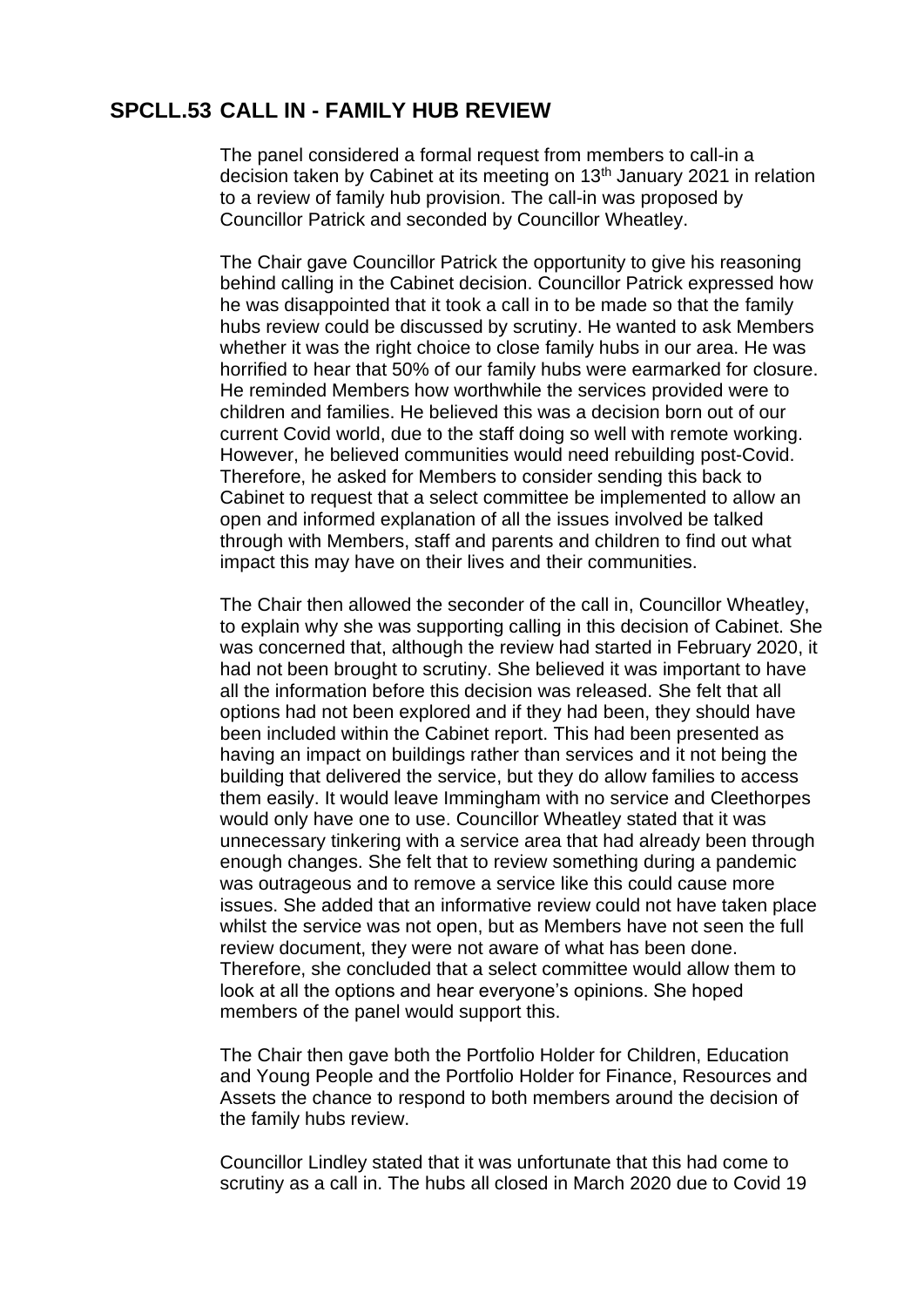after government directive was given. Since this time, the local authority has managed to deal with over 1000 cases by using just four hubs. He explained that before the pandemic some hubs were being underused, some were not being used at all and some were being used but not for what they were initially intended for. He also added that there was never any intention to close nursery provision. Whilst he could understand where members were coming from, he explained that if you were to look in detail at the six remaining hubs it would show how they would absorb the demand and need. The six that were proposed to be closed were not being utilised to their full potential. Councillor Lindley stated that it was unfortunate that it had not come to scrutiny, but members need to recognise that it was a piece of work that needed to move forward. He reassured members that children and families would still be able to access services in areas that had a higher demand.

Councillor Shreeve stated that the paper described what was going to happen. There had been a multi-agency group that had developed the outcome of these proposals and that it was not about service provision, it was about utilisation of buildings. Alternative arrangements were being developed and our highly skilled teams would still be able to provide a great service.

The Chair thanked Members for their proposals and views. He opened the debate up to panel members for any questions they had. Members asked for the definition of the 'super hub' that was referred to in the report. They also asked how the hubs due to be closed had been chosen and how they would provide provision in Immingham if the hub was to close there. Ms Arthey explained that they were not necessarily a super hub, but services would incorporate children centres where a whole range of services would sit. She added that a whole rationalisation of each family hub had been undertaken where they had looked at the demand of each hub and the need for someone being present at buildings where the communities were not accessing them. Mr Clayton added that there were numerous opportunities to provide this service in Immingham. The option was to incorporate services within Oasis Academy, Immingham and their intention was to use other accommodation where possible and in no way would services be diminished. One Member had a follow up question on whether any investment would be made in hubs that were being kept open. Ms Arthey confirmed that no initial investment would be made, but if anything were to occur this would obviously be considered.

One panel member, supporting the call in, hoped the hubs of the future would grow and go back to how they were previously used by the community. People would not want to travel across town to access services like this. A select committee would allow this to be looked at in more detail and allow members to see all the issues being raised by members of the public.

Another panel member stated that currently not all wards had their own family hub, and therefore there were circumstances where individuals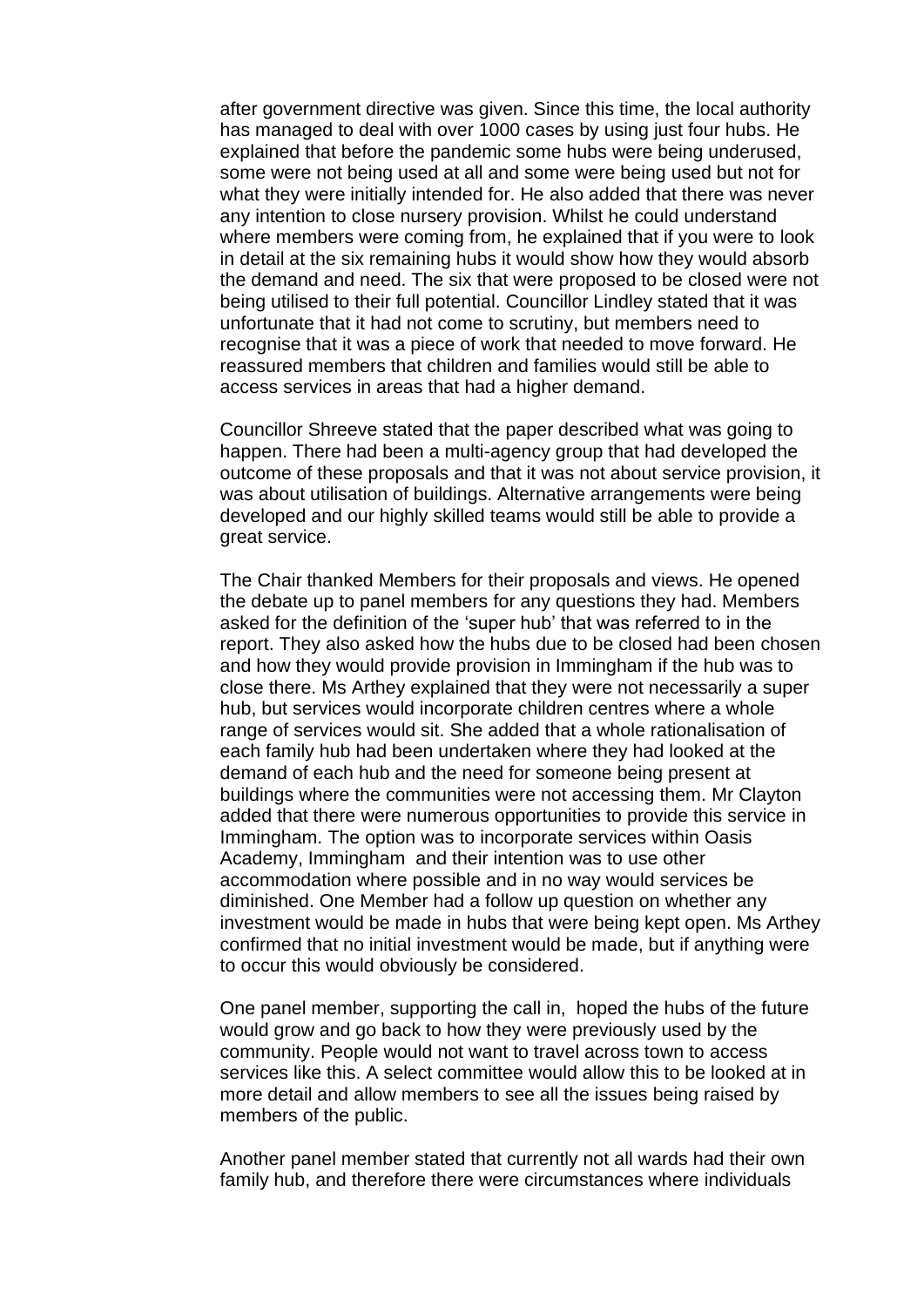would have to travel to attend such services. They believed that it was always better to have a quality service over a quantity of services across the borough. They asked about the process if the decision was released. They believed that the next step would be that a consultation would take place where families, stakeholders and other members of the public would have the opportunity to share their views. Ms Hewson confirmed that the Cabinet recommendation stated that the next stage would be for full engagement on the proposals. She explained that consultation was required and would have to be part of the local authorities' application to the Secretary of State for these closures.

One panel member sought further clarification on how a 'super hub' would work, especially if they were just going to be in specific wards. They also wondered why the Immingham hub would be removed as it seems that it was still needed. Ms Arthey stated that Officers referred to the need of the service in Immingham as being a need for a community presence and wrapping a range of services around schools would be an option. In terms of the 'super hub' provision, Ms Arthey explained that this was still being developed but, as part of the service delivery model for early help and prevention, the expectation of staff was that they go to families rather than expect families to travel. As part of Covid-19, this had been how the service had been implemented and a broader range of services would be provided as part of the 'super hub' provision.

Members had concerns around mental health after families have had to deal with a lot throughout the pandemic. They asked how would Officers be able to see what issues children and young people may have if services were closed before lockdown had been lifted. They wondered whether Officers could predict the needs of families before early help had been identified. Ms Arthey stated that they did not know the full extent of how families may have been affected by the pandemic, but the local authority had a very robust mental health offer within every school through the mental health in schools initiative. They also had a good partnership with Barnardo's who would be setting up in the East Marsh hub and they would be focusing on children and young people in child protection, children in need and our looked after children. She explained that, through the early help work, referrals could be made and the community was encouraged to share information on any children they may be concerned about. Councillor Lindley understood where Members concerns were coming from, but in terms of delivery they need to recognise that not all these services were being delivered within the hub. Schools and academies were being utilised and Officers were taking services out into the communities.

One member asked how these closures may affect staffing. Ms Arthey confirmed that there would be no redundancies and a more multidisciplinary model was currently being built.

Councillor Lindley believed the debate had been useful and he agreed on the benefit on having this discussion. He just wanted to clarify that recommendation 1 in the Cabinet report stated that full engagement and